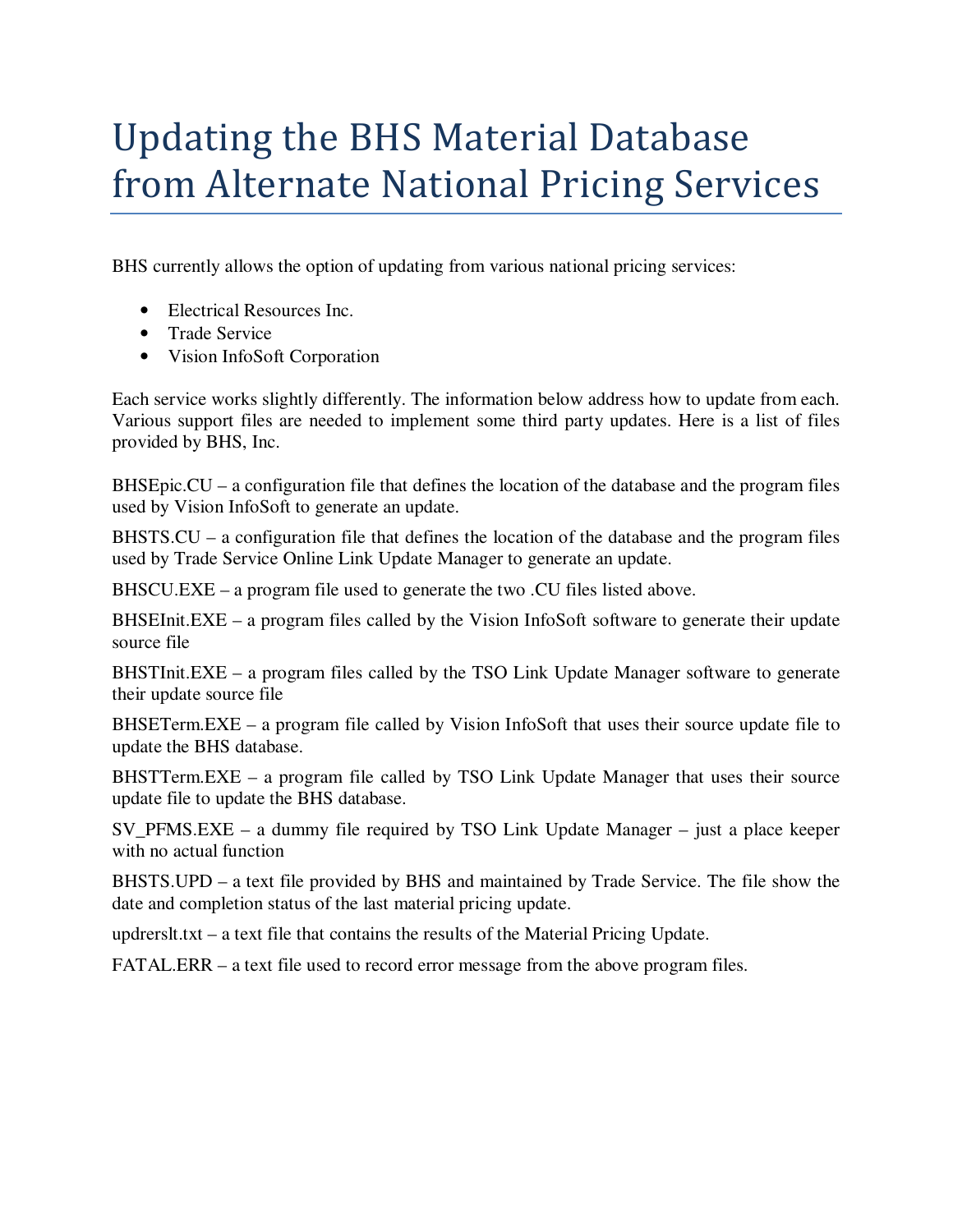### Program Details

## BHSCU.EXE



Click on one of the choices and click the Do It button. Selecting Trade Service and clicking the button will produce BHSTS.CU with these contents:

```
C: 
Program Files\BHS, Inc\BHS5
BHSTINIT.EXE 
SV_PFMS.EXE 
BHSTTERM.EXE 
E
```
For Trade Service this BHSTS.CU file is typically copied to their default folder (C:\TSP) although it can just remain in the bhs folder where it was created. The first two lines define the program and database location, which must reside in the same folder. The third line specifies the initialization program. The fourth line is a dummy line. The fifth line specifies the termination program, which actually performs the update. The 'E' is for Electrical.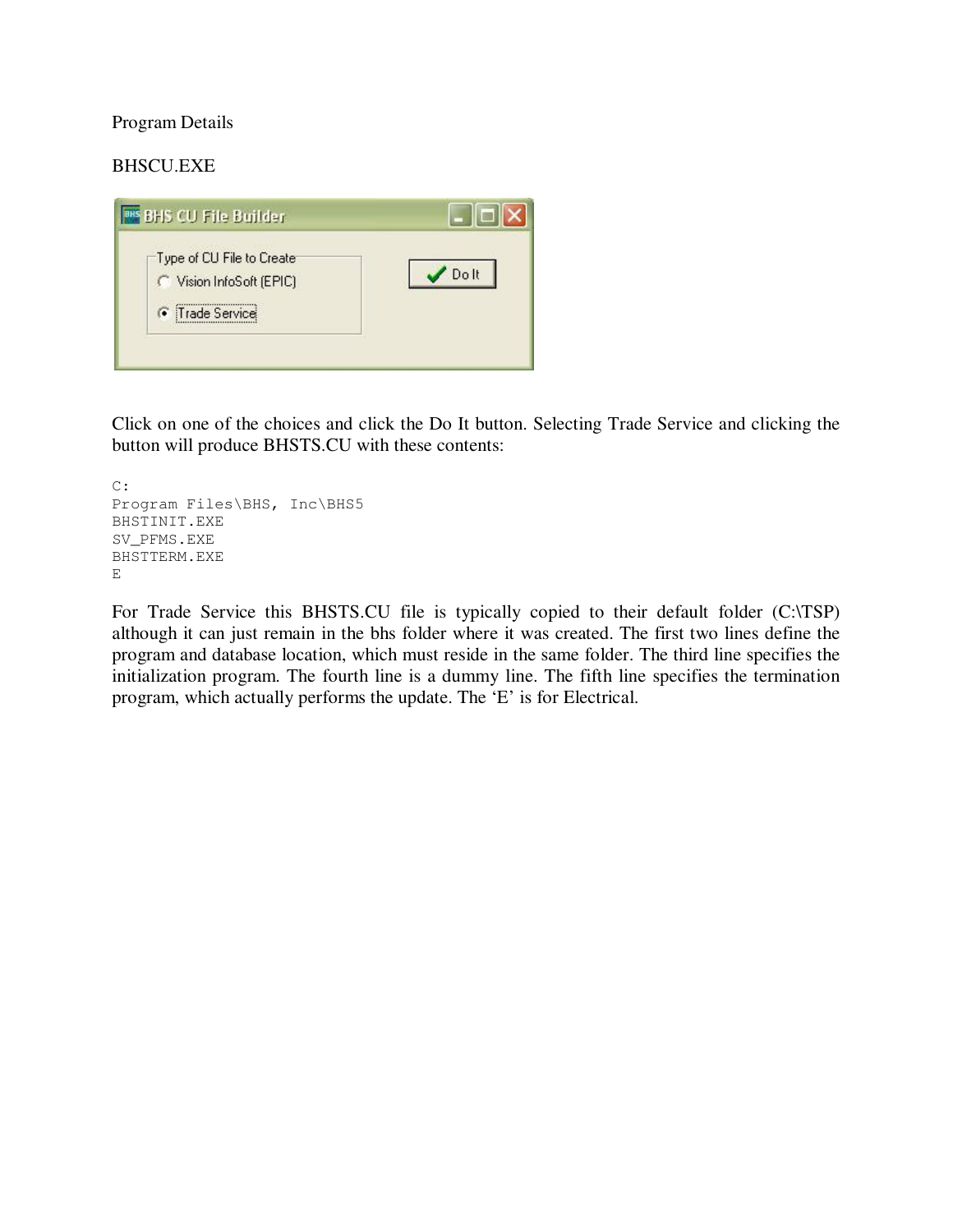#### BHSXInit.EXE

| This routine is used to output BHS UPC data to a file for use by the TRASER<br>Price Updating program. TRASER is a product of Trade Service. BHS makes no<br>claim that prices retrieved from TRASER are appropriate for the given material<br>that they represent. The customer/end user is ultimately responsible to ensure<br>correct pricing and UPC designations for each item in the database. Press the<br>OK Button to Continue.<br>Items to Update<br>All Items from the Pricing Service<br><b>C</b> Only the Most Recent Update | <br>Cancel |
|-------------------------------------------------------------------------------------------------------------------------------------------------------------------------------------------------------------------------------------------------------------------------------------------------------------------------------------------------------------------------------------------------------------------------------------------------------------------------------------------------------------------------------------------|------------|
| Ready to Output Data                                                                                                                                                                                                                                                                                                                                                                                                                                                                                                                      |            |

 The initialization programs query the BHS Database to obtain a list of UPC numbers for which the update service will provide a price. Selecting All Items from the Pricing Service will create a special code that will cause the pricing service to provide all UPC code in the given industry (Electrical in our case). You might want to select All the first time you run the update, but as it creates a very large update source file, and takes a considerable amount of time, typically you select Only the Most Recent Update.

Click OK to proceed. Running BHSXInit will delete any previous update source files (like Trade.DAT).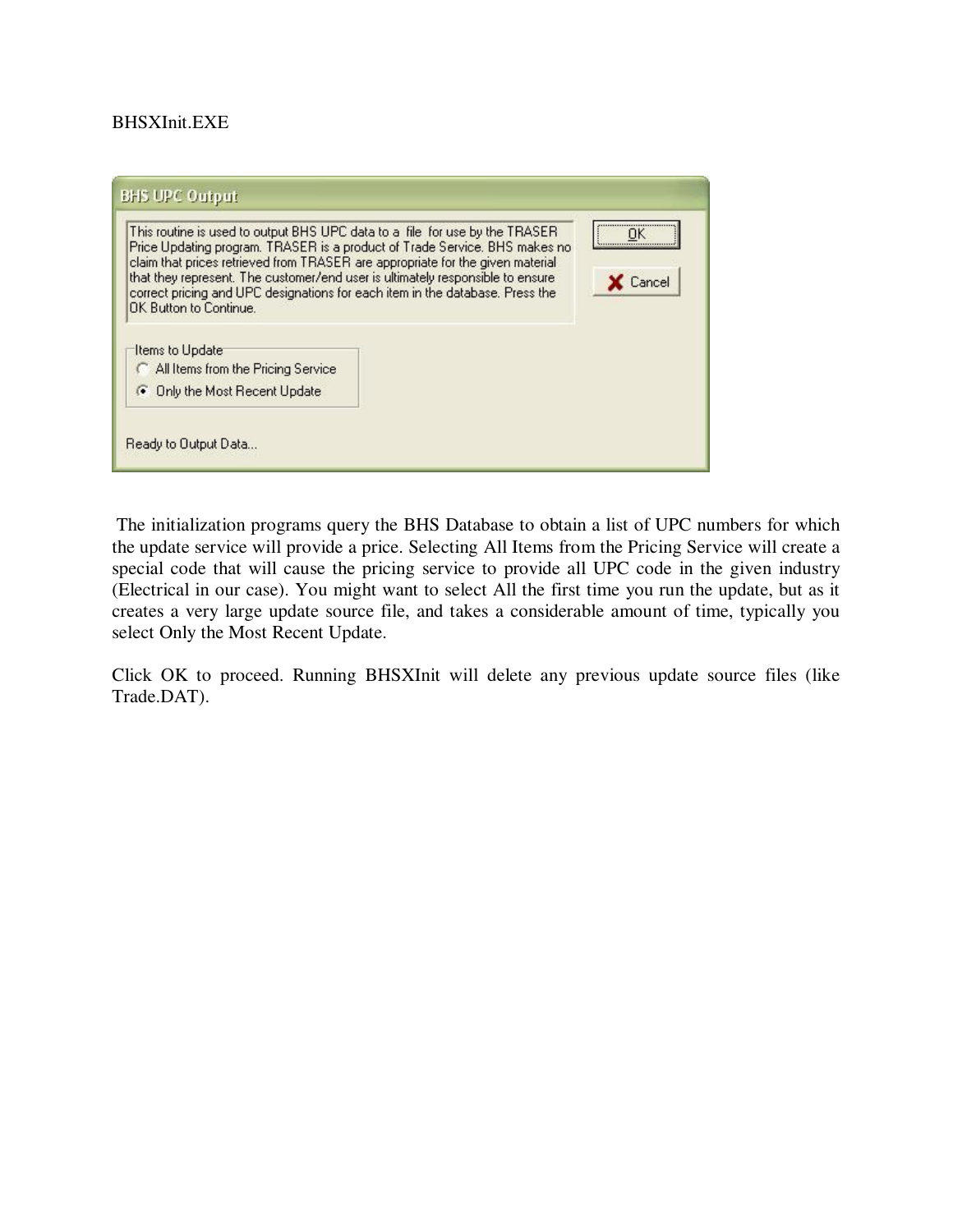#### BHSXTerm.EXE

| database. Press the OK Button to Continue. | This routine is used to read TRADE.DAT data created from TRA-SER Price Updating program.<br>TRA-SER is a product of Trade Service Co. LLC. BHS makes no claim that prices retrieved from<br>TRA-SER are appropriate for the given material that they represent. The customer/end user is<br>ultimately responsible to ensure correct pricing and UPC designations for each item in the | ΟK<br>X Cancel                   |
|--------------------------------------------|----------------------------------------------------------------------------------------------------------------------------------------------------------------------------------------------------------------------------------------------------------------------------------------------------------------------------------------------------------------------------------------|----------------------------------|
| <b>BHS Cost Column 1</b>                   | <b>BHS Cost Column 2</b>                                                                                                                                                                                                                                                                                                                                                               | <b>BHS Cost Column 3</b>         |
| C Source Column 1                          | <b>C</b> Do Not Change                                                                                                                                                                                                                                                                                                                                                                 | <b>C</b> Do Not Change           |
|                                            | C. Maintain Current Ratio of Column 1                                                                                                                                                                                                                                                                                                                                                  | Maintain Current Batio of Cost 1 |
| G Source Column 2                          | <b>C</b> Lise New Factor                                                                                                                                                                                                                                                                                                                                                               | <b>C</b> Lise New Factor         |
| Source Column 3                            | Source Column 1                                                                                                                                                                                                                                                                                                                                                                        | Source Column 1                  |
|                                            | Source Column 2                                                                                                                                                                                                                                                                                                                                                                        | Source Column 2                  |
| Source Column 4 (AMP)                      | Source Column 3                                                                                                                                                                                                                                                                                                                                                                        | Source Column 3                  |
|                                            | Source Column 4 (AMP)                                                                                                                                                                                                                                                                                                                                                                  | Source Column 4 (AMP)            |
| Source Column 5 (Resale)                   | Source Column 5 (Resale)                                                                                                                                                                                                                                                                                                                                                               | Source Column 5 (Resale)         |
| Universal Cost Adjustment Factor           | 1.00                                                                                                                                                                                                                                                                                                                                                                                   |                                  |
|                                            |                                                                                                                                                                                                                                                                                                                                                                                        |                                  |
| Use BHS Update Factor                      |                                                                                                                                                                                                                                                                                                                                                                                        |                                  |
| Ready to Input Data                        |                                                                                                                                                                                                                                                                                                                                                                                        |                                  |

The termination program reads the source update file created by the update pricing service and modifies the BHS Material Database accordingly.

The source columns are defined and can be remapped on the TRA-SERsx web site. Inside this termination program, we assume the default mapping. The number of columns varies for each of the services as do the options for Cost Column 2 and 3.

Cost Column 2 and 3 can be set to be updated from any of the update pricing service columns, to be based on Column 1, or not be changed at all. Maintain Current Ratio looks at the column compared to Column 1 before the update and keeps that same ratio for whatever new price is calculated on Column 1 for each updated item. Use New Factor applies a specific factor (user defined) to the new price calculated on Column 1.

Universal Cost Adjustment Factor is a number applied to every updated item. By default it is 1.00. For example, if the new price from the update service on ½" EMT is \$20/C and the Universal Cost Adjustment Factor is 1.5, then the new price stored in the BHS Material Database will be \$30/C.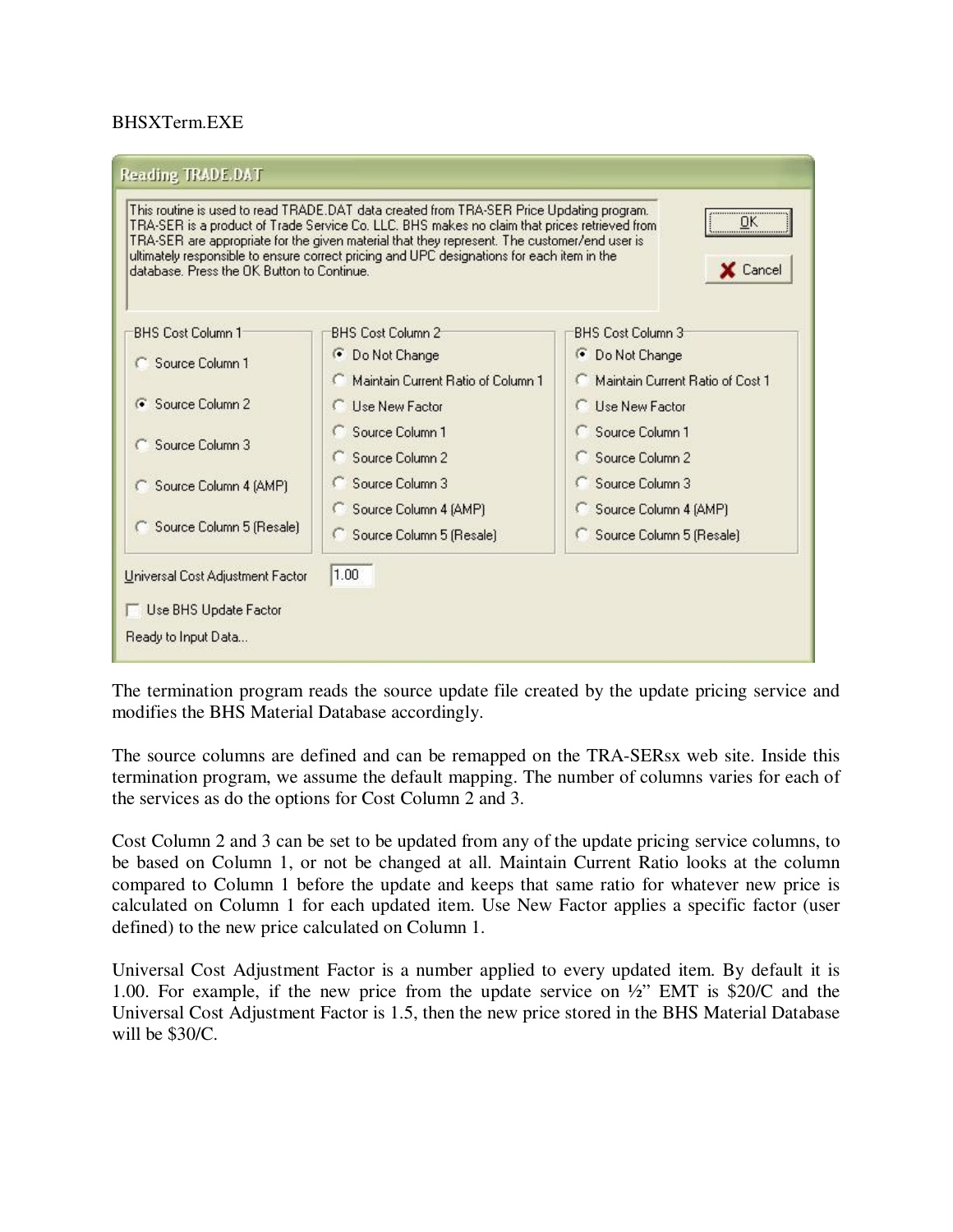Use BHS Update Factor causes a value set from inside the BHS*estimator* program on each line of the Material Database to be applied to updated items from the update source. For example, if the Update Factor for ½" EMT in the Material Database is 1.2 and the new price from the update service is \$20/C, then the new price stored in the database for  $\frac{1}{2}$ " EMT would be \$24/C.

Click OK to process the update with the options specified.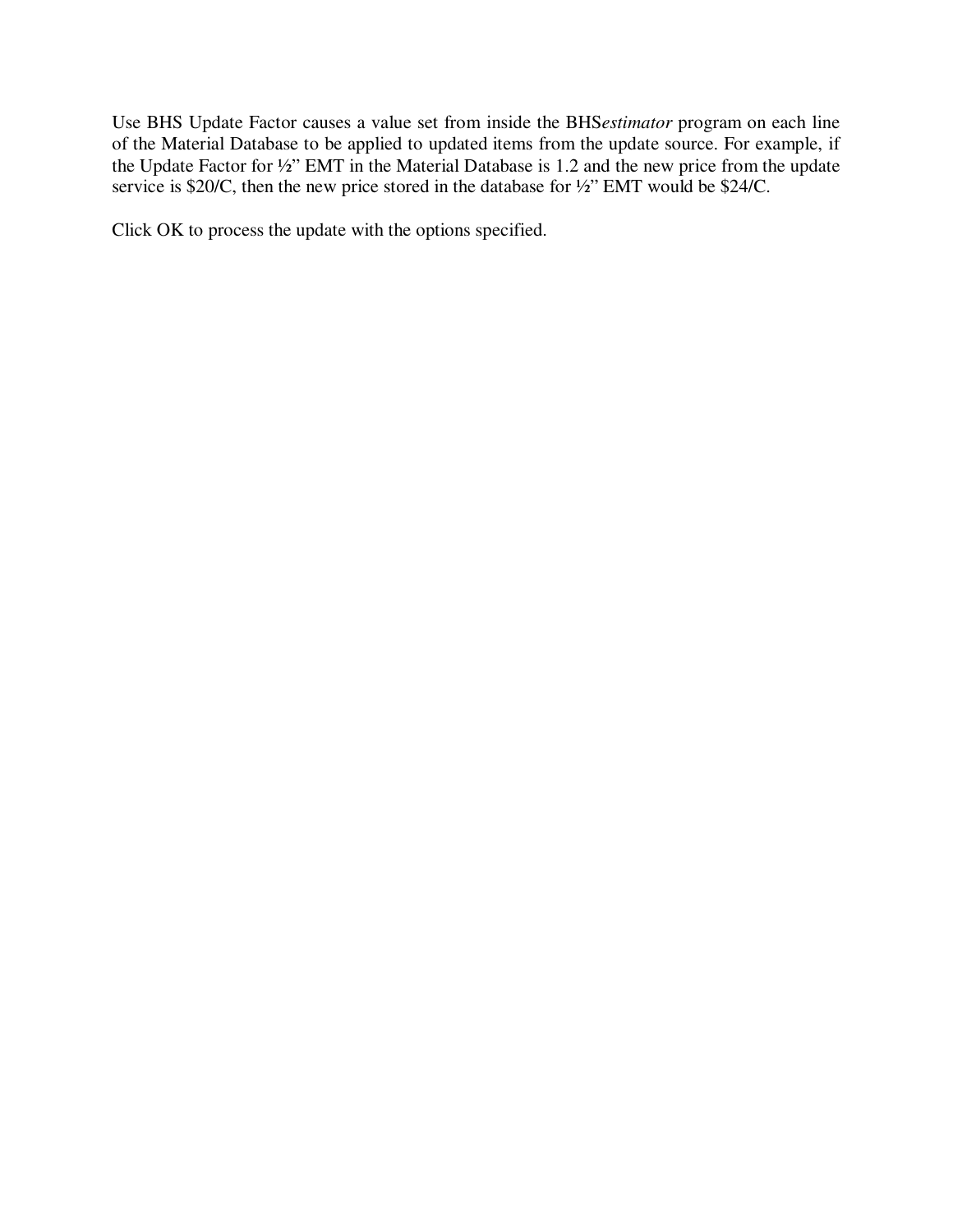# Electrical Resources Incorporated – EPS Plus http://www.electricalresources.com/



Login to your EPS Software. Click Tools | ERI DataLink.

Place a checkmark by BHS and Click the Export Button.

| Eile Jobs Lools Req for Quote                            |                                                                | Purchase Order<br>Administration                             | Reports                                     | Window           |            | Help                               |                          | $ e$ $\times$ |
|----------------------------------------------------------|----------------------------------------------------------------|--------------------------------------------------------------|---------------------------------------------|------------------|------------|------------------------------------|--------------------------|---------------|
| Selection Criteria                                       |                                                                | <b>Select Output Format</b>                                  |                                             |                  |            |                                    |                          |               |
| Include Price Changes Effective on or After<br>This Date |                                                                | Accubid<br>$\blacksquare$ BHS                                | Excel                                       | Forefront        |            | Timberline/Mstr Bldr<br>TRF/CertIn |                          |               |
| Friday<br>, November 12, 2010<br><b>Initial Load</b>     | $\vert \mathbf{v} \vert$                                       | Cobra<br>Conest<br>Deneb<br><b>Estimation</b><br>Estmat 2000 | Jade<br>Jaffee<br>MC <sub>2</sub><br>Sirius | McCormick        |            |                                    |                          |               |
| Select All Items                                         |                                                                |                                                              | P                                           | Export           |            |                                    |                          |               |
| Total Items: 1,594                                       |                                                                |                                                              |                                             |                  |            |                                    |                          |               |
| <b>UPC</b>                                               | Description                                                    |                                                              | Retail                                      | Cost             | <b>UOM</b> | Manufacturer                       | <b>Effective Date</b>    | <b>FIRS</b>   |
| 98001000101                                              | 1/2" Galvanized Rigid Conduit                                  |                                                              | 378.50                                      | 116.92           | C          | Conduit                            | 11/12/2010               |               |
| 98001000102                                              | 3/4" Galvanized Rigid Conduit                                  |                                                              | 414.00                                      | 122.50           | C          | Conduit                            | 11/12/2010               |               |
| 98001000103                                              | 1" Galvanized Rigid Conduit                                    |                                                              | 595.50                                      | 186.96           | C          | Conduit                            | 11/12/2010               |               |
| 98001000104                                              | 1-1/4" Galvanized Rigid Conduit                                |                                                              | 830.85                                      | 268.56           | C<br>C     | Conduit                            | 11/12/2010               |               |
| 98001000105                                              | 1-1/2" Galvanized Rigid Conduit                                |                                                              | 971.25                                      | 319.54           | C          | Conduit<br>Conduit                 | 11/12/2010               |               |
| 98001000106<br>98001000107                               | 2" Galvanized Rigid Conduit                                    |                                                              | 1,229.85                                    | 408.38<br>737.84 | C          | Conduit                            | 11/12/2010               |               |
| 98001000108                                              | 2-1/2" Galvanized Rigid Conduit<br>3" Galvanized Rigid Conduit |                                                              | 2,175.75<br>2,662.25                        | 907.10           | C          | Conduit                            | 11/12/2010<br>11/12/2010 |               |
| 98001000109                                              | 3-1/2" Galvanized Rigid Conduit                                |                                                              | 3,203,75                                    | 1,138.61         | C          | Conduit                            | 11/12/2010               |               |

You can choose where to save the file on your computer. Saving in the c:\program files\bhs, inc\bhs5 folder is convenient.

Once you have exported from their software to a text file. Start the BHS*estimator*. Click Database Utilities, Material, Edit, Material Update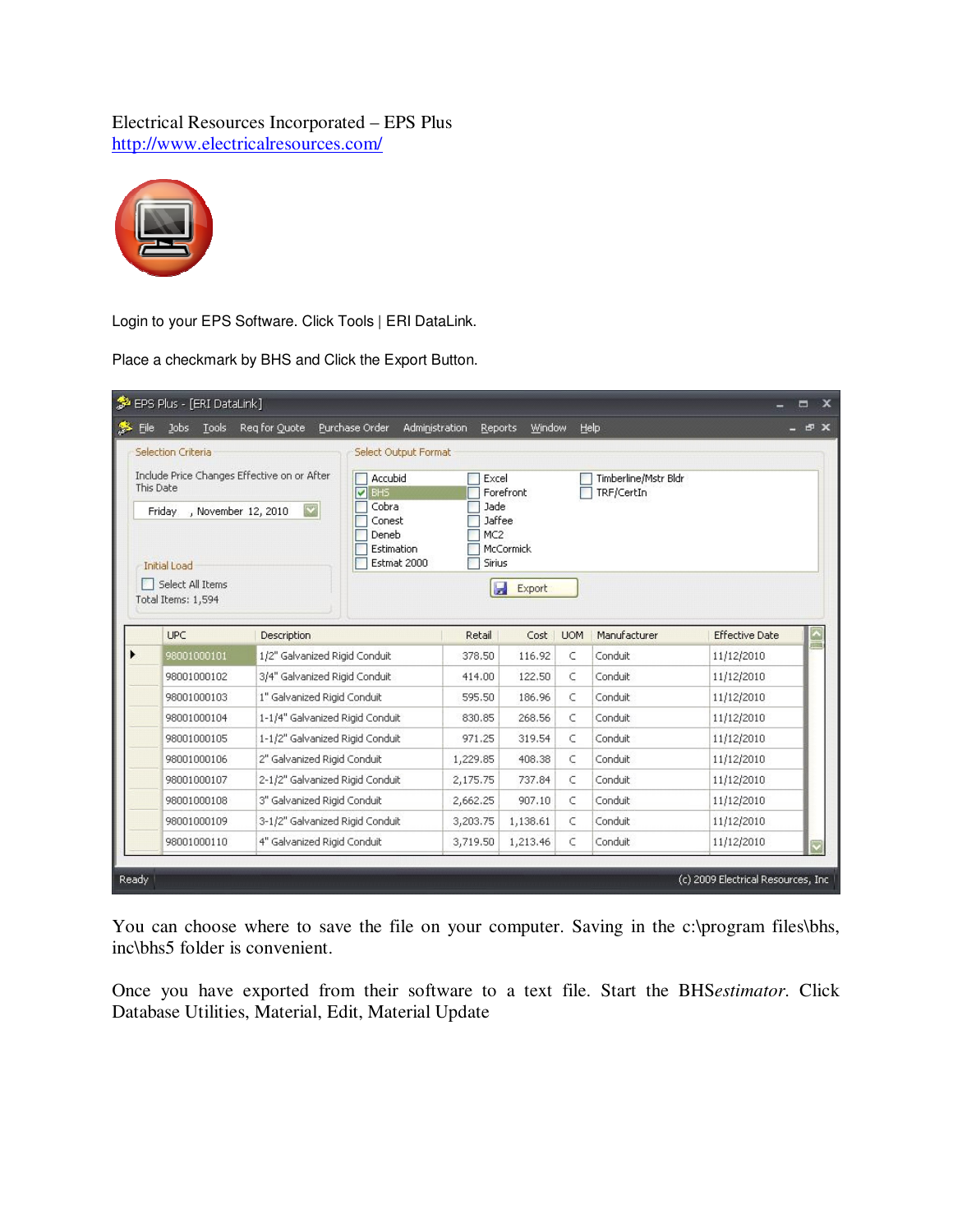| <b>BHS Material Pricing Update Routine</b>                                              |                                                                                                                        | $\overline{\mathsf{x}}$                                                                                                               |
|-----------------------------------------------------------------------------------------|------------------------------------------------------------------------------------------------------------------------|---------------------------------------------------------------------------------------------------------------------------------------|
| Update Source<br>C BHS Update<br>C Comma Delimited                                      | <b>▽ Print Changes to Database</b><br>Print Changed Items<br><b>F</b> Print Non-Changed Items<br>Print Items Not Found | <b>Start Line</b><br>$\Rightarrow$<br>10<br>$\frac{1}{\epsilon}$<br>ID# Column<br>$\overline{\phantom{a}}$<br>ID#Length<br>11<br>Cost |
| <b>C</b> Other Service<br>Pick Cross Reference Column                                   | Print Items Not Looked For<br>Create Results Disk File                                                                 | <b>▽</b> Update Cost<br>$\Rightarrow$<br>12<br>Cost Column<br>18                                                                      |
| NAED<br>Cost Column 2                                                                   | Universal Cost Adjustment Factor<br>1.00<br>$\blacktriangledown$<br><b>F</b> Use BHS Update Factor<br>Cost Column 3    | $\Rightarrow$<br>Cost Length<br>$\left  \cdot \right $<br>20<br>Unit Column<br><b>▽</b> Decimal Point in Source                       |
| C Do Not Change Column 2 Cost<br>C Maintain Current Ratio of Cost 1<br>C Use New Factor | C Do Not Change Column 3 Cost<br>Maintain Current Ratio of Cost 1<br>C Use New Factor                                  | Labor<br>Update Labor<br>$\Rightarrow$<br>Labor Column<br>$\div$<br>Labor Length                                                      |
| Qk                                                                                      | x<br>Cancel                                                                                                            | $\frac{1}{\bullet}$<br>Unit Column<br>Decimal Point in Source<br>Help                                                                 |

Select Other Service and then set your print and update options as always. Click OK. See the BHS*estimator* manual for more details. The screen shot above shows you the correct default settings. Navigate to the folder to which you downloaded the file. Double click on the file you exported. The default name is ERI.DAT.

All the default values on the right are correct for and ERI update, as their export creates a source file in the same format as our BHS Material Pricing Update file.

When complete, the program will show you all the changes to the BHS Material Database. You can print them, or save the file if desired.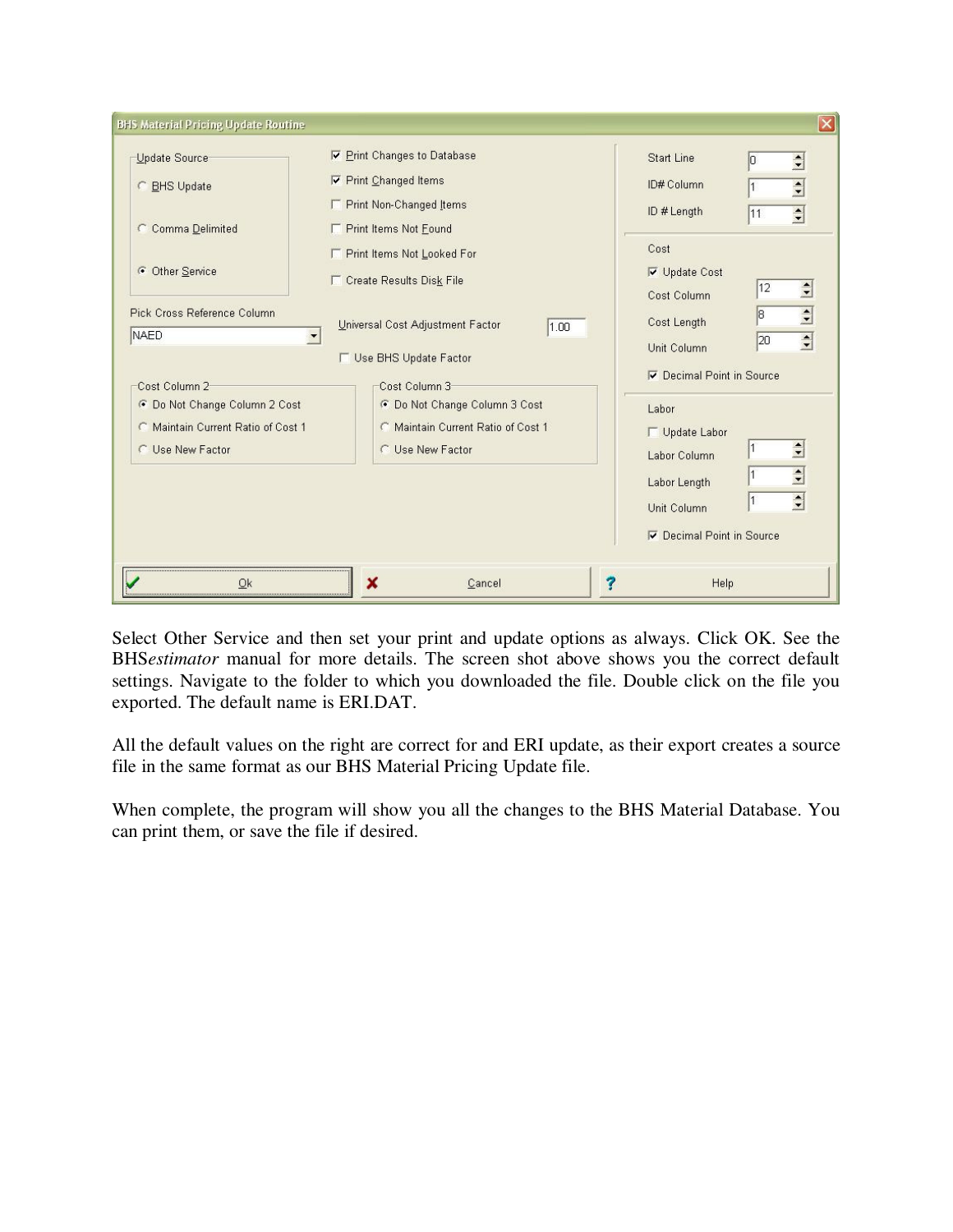Trade Service : TRASER http://www.tradeservice.com/ **NETRA-SER**<sup>®</sup>sx

You must first subscribe to the TRA-SERsx Service. Next, install and run their Trade Service Online Link Update Manager.

The first time in the Link Update Manager, you will need to click on the settings tab. Ensure that the TSP folder indicated (C:\TSP) contains your BHSTS.CU file (explained above). Enter your TRA-SER Username and Password.

| Link Application<br>File<br>Link Applications<br>Local | Settings Help<br>Settings                                                                |         |
|--------------------------------------------------------|------------------------------------------------------------------------------------------|---------|
|                                                        |                                                                                          |         |
|                                                        |                                                                                          |         |
|                                                        |                                                                                          |         |
| TSP Folder:                                            | C:\TSP<br>$\ldots$                                                                       | Default |
| <b>Trade Service Online Server</b>                     | Receive alerts when new data updates are available.                                      |         |
| Address:                                               | http://www.tradeserviceonline.com/WebSvcs/LinkUpdateService/LinkUpdateService_Wcf.svc/cu | Default |
| Username:                                              | rick@bhsestimator.com                                                                    |         |
| Password:                                              |                                                                                          |         |
|                                                        |                                                                                          |         |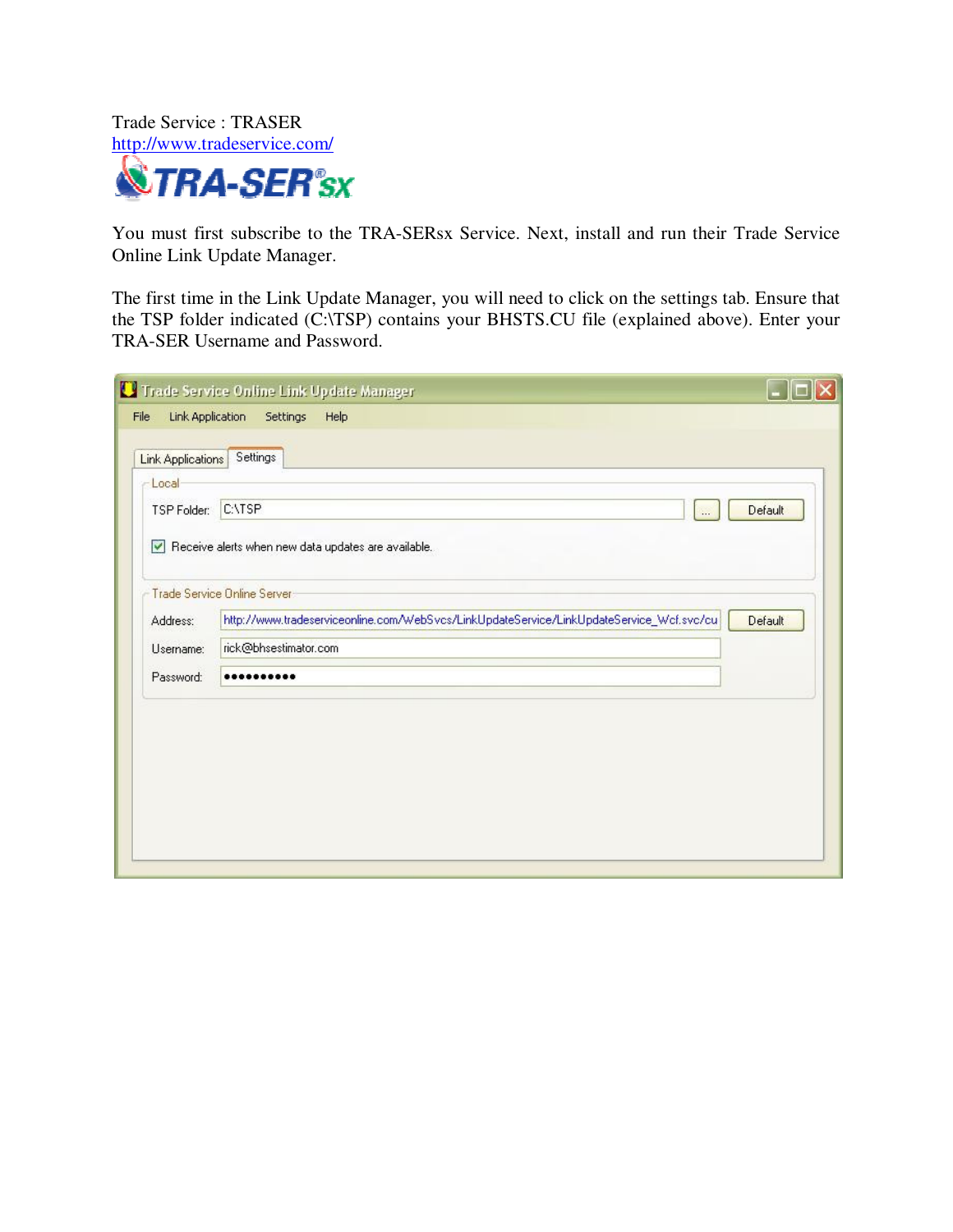Then click on the Link Applications tab. The Link Manager will read the BHSTS.UPD file to determine the last update. If there was an error on the last update, you will need to Click Link Application | Reset to continue. If the last update was successful, and there is a new update issue available from Trade Service, the status will indicate "Update Pending." If there is not a new update available, status will indicate "Successful." The Updated and Issue columns will reflect the last successful update.

If there is an Update Pending, click Link Application | Update Now.

| Link Application<br>Settings<br>Help<br>File | Trade Service Online Link Update Manager |       |                       | $\Box$ $\Box$ $\times$ |
|----------------------------------------------|------------------------------------------|-------|-----------------------|------------------------|
| Link Applications<br>Settings                |                                          |       |                       |                        |
| Available Link Applications                  |                                          |       |                       | Ready                  |
| <b>Link Application</b>                      | Updated                                  | Issue | <b>Status</b>         |                        |
| BHSestimator - Electrical                    | 6/28/2010                                | 10-26 | <b>Update Pending</b> |                        |
|                                              |                                          |       |                       |                        |
|                                              |                                          |       |                       |                        |
|                                              |                                          |       |                       |                        |
|                                              |                                          |       |                       |                        |

The program will, in turn, start the BHSTInit and BHSTTerm programs as explained above and process your update. While updating, Status will indicate "In Progress."

As the program runs, it compiles a text file (UPDRESLT.TXT) of the changes. The file looks like this.

Material Pricing Update Listing TRA-SER Update

| Item Description               | Orig Cost  | New Cost    | % Change |
|--------------------------------|------------|-------------|----------|
| 004658 LAV-HR1000DX36 M-V LAMP | \$36.27 E  | \$166.32 E  | 358.56%  |
| 004686 LAV-LU250 LUCALOX LAMP  | \$16.66 E  | \$107.63 E  | 546.04%  |
| 004688 LAV-LU400 LUCALOX LAMP  | $$17.12$ E | $$110.63$ E | 546.20%  |
| 003024 FIX CEIL FIXT/BOX 1/2'  | \$81.69 E  | $$142.03$ E | 73.86%   |
| 003026 FIX CEIL FIXT/BOX 3/4'  | \$84.95 E  | \$147.74 E  | 73.91%   |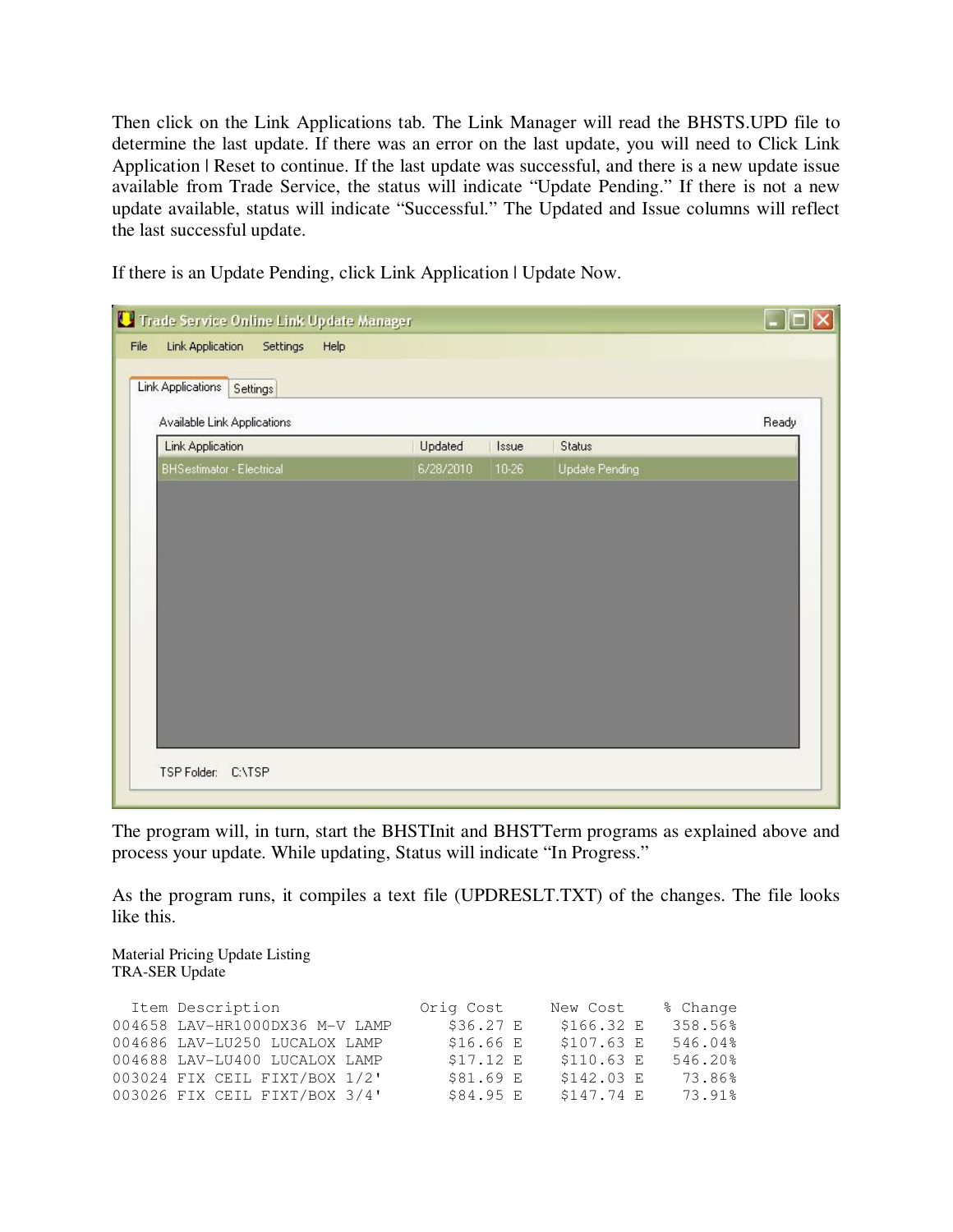The program also creates edplist.err which list UPC codes in the BHS Cross Reference database that Trade Service did not have a match for. These UPCs need to be corrected with new numbers.

The Link Manager creates a TRADE.DAT file. This file is retained on the computer after the update in case you might what to update from a different column than specified when you run the update. This can be accomplished two ways:

- 1. Rerun the BHSTTerm.EXE program standalone and pick another column. Remember that running BHSTInit deletes the old Trade.DAT file.
- 2. From within the BHS*estimator* program. Click Database Utilities, Material, Edit, Material Update.

|                                                                                                          |                                                                                                          | Labor Length<br>Unit Column<br>Decimal Point in Source               | $\div$<br>$\Rightarrow$<br>1 |
|----------------------------------------------------------------------------------------------------------|----------------------------------------------------------------------------------------------------------|----------------------------------------------------------------------|------------------------------|
| Cost Column 2<br>C Do Not Change Column 2 Cost<br>C Maintain Current Ratio of Cost 1<br>C Use New Factor | Cost Column 3<br>C Do Not Change Column 3 Cost<br>C Maintain Current Ratio of Cost 1<br>C Use New Factor | Labor<br>Update Labor<br>Labor Column                                | $\Rightarrow$<br>1           |
| Pick Cross Reference Column<br><b>NAED</b>                                                               | Universal Cost Adjustment Factor<br>1.00<br><b>F</b> Use BHS Update Factor                               | Cost Column<br>Cost Length<br>Unit Column<br>Decimal Point in Source | $\div$<br>6<br>$\div$<br>79  |
| C Other Service                                                                                          | F Print Items Not Looked For<br><b>Create Results Disk File</b>                                          | Cost<br><b>▽</b> Update Cost                                         | $\Rightarrow$<br>107         |
| C Comma Delimited                                                                                        | <b>F</b> Print Non-Changed Items<br>F Print Items Not Found                                              | ID # Length                                                          | $\div$<br>11                 |
| Update Source<br>C BHS Update                                                                            | <b>▽ Print Changes to Database</b><br><b>▽</b> Print Changed Items                                       | <b>Start Line</b><br>ID# Column                                      | $\ddot{•}$<br>$\div$         |

The settings shown are for Cost Column 3. For other columns use the following chart:

| Default Column Name | Cost Column Value |
|---------------------|-------------------|
| List                | 83                |
| Column 1            | 9                 |
| Column 2            | 99                |
| Column 3            | 107               |
| Resale              |                   |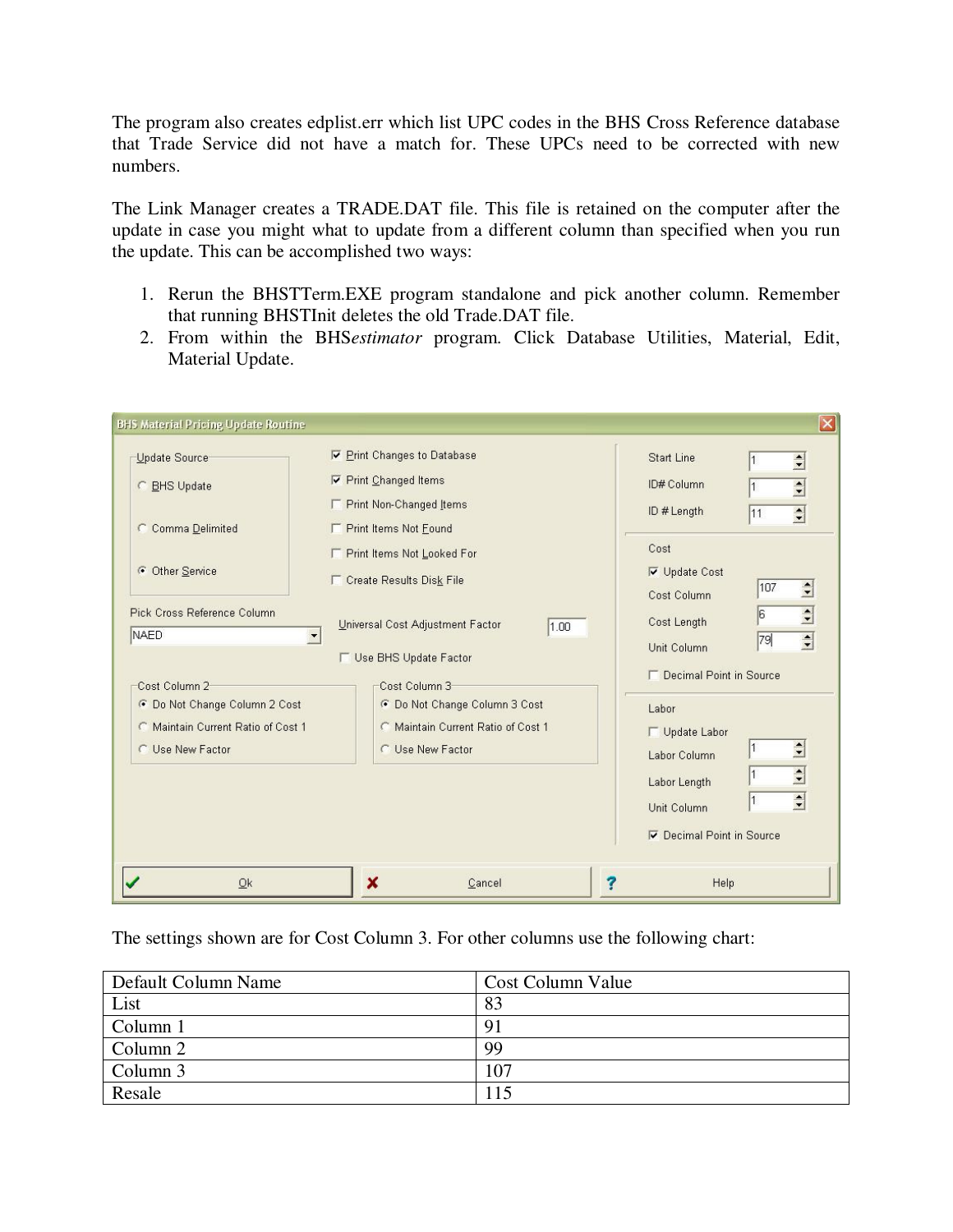Remember that your columns are defined in your TRA-SER setup, but these five cost column values point to the five pricing values stored in Trade.DAT. Keep in mind that not all lines will have cost values for every column. So, updating from different columns will often produce a different number of items hit and changed.

Also notice that the data in Trade.DAT starts on line 1, not line 0 (the first line) and that there is not a decimal point in the number, so that box needs to be unchecked. Cost length is 6 for a Trade Service update.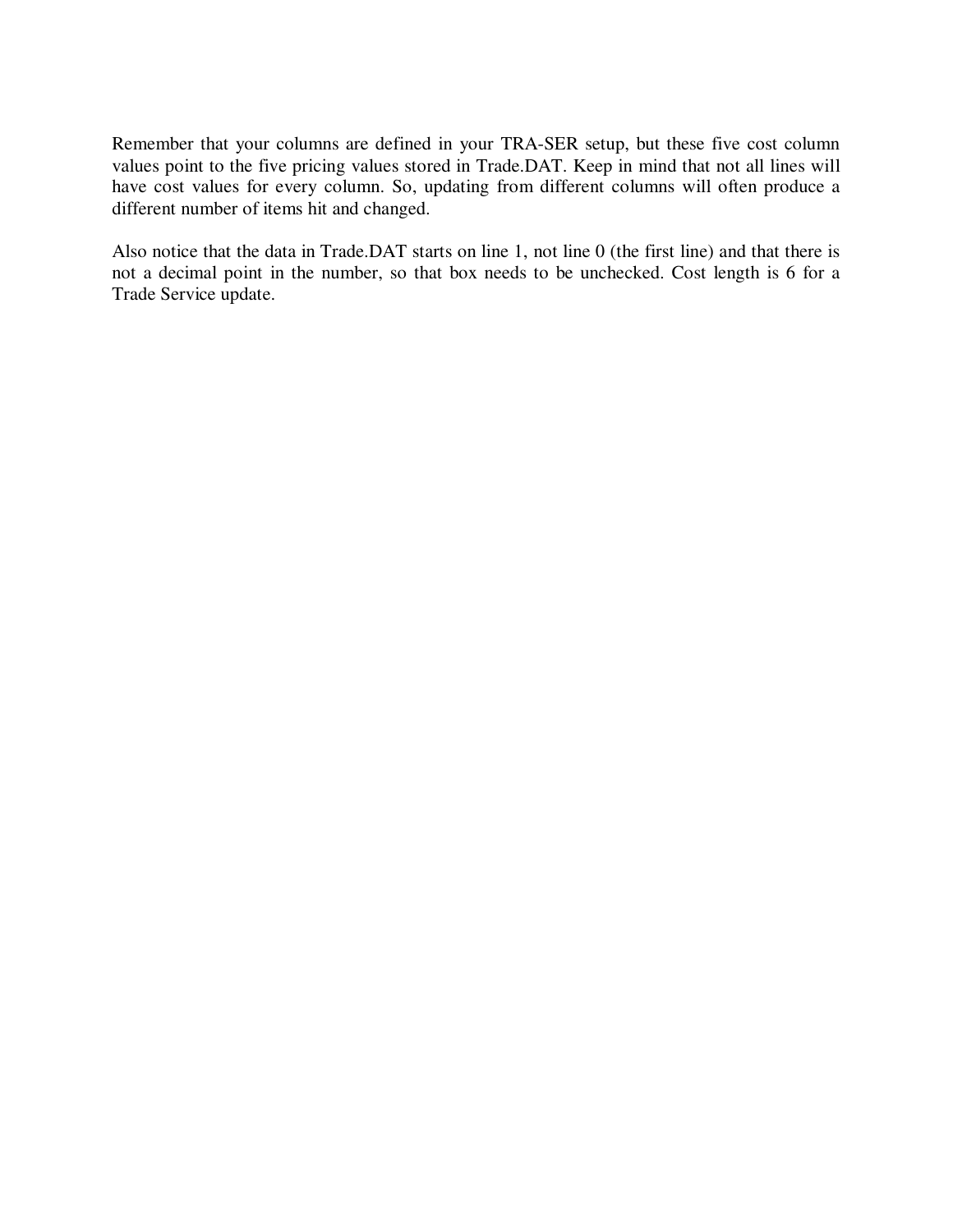Vision Infosoft : EPIC http://www.visioninfosoft.com/products/electrical/epic/pricing/



You must first subscribe to the EPIC Pricing Service. Next, install and system (typically from CD).

Access the EPIC Update Manager by clicking Options | Update Manager. The first time in the Update Manager, you will need to click the Add button to add the BHS/Epic update definition file.

| EPIC<br>PIC       |                                                                         |                       |                                                        |                                                                                                         | m                |
|-------------------|-------------------------------------------------------------------------|-----------------------|--------------------------------------------------------|---------------------------------------------------------------------------------------------------------|------------------|
| File<br>Edit      | Custom Prices View<br>Lookup                                            | Options<br>Help       |                                                        |                                                                                                         |                  |
| Ռ<br>Exit         | ۵<br>$\overline{M}$<br>P<br><b>A.</b><br>Pathway<br>Mfr<br>$\Omega$ --- | 顺<br>Catlunx          | Desc<br>Cat Num UPCNur<br>Pathway                      | e.                                                                                                      | News<br>Þ.<br>上部 |
| Edit              |                                                                         |                       |                                                        | Raceway   Residential   Voice And Data Communications   Wire And Cable   Wiring Devices                 |                  |
| Lookup            | <b>Boxes And Enclosures</b>                                             |                       | Conduit And Fittings Controls   Distribution Equipment | Fixtures, Lamps And Accessorie   Hangers, Fasteners and Repair   Hardware And Supplies   Motor Controls |                  |
|                   | <b>Enclosures And Cabinets</b>                                          |                       |                                                        |                                                                                                         |                  |
|                   | <b>Floor Boxes</b>                                                      |                       |                                                        |                                                                                                         |                  |
| Pathway           | Hazardous Boxes                                                         | <b>Update Manager</b> |                                                        | ×                                                                                                       |                  |
| Lookup<br>Results | <b>Outlet Boxes</b>                                                     |                       |                                                        |                                                                                                         |                  |
|                   |                                                                         | <b>BHSEPIC.</b>       |                                                        | Add                                                                                                     |                  |
|                   |                                                                         |                       |                                                        | <b>Properties</b>                                                                                       |                  |
|                   |                                                                         |                       |                                                        | <b>Delete</b>                                                                                           |                  |
| By Pathway        |                                                                         |                       |                                                        |                                                                                                         |                  |
|                   |                                                                         |                       |                                                        | Update                                                                                                  |                  |
|                   | ×<br>Boxes And En                                                       |                       |                                                        | <b>Update All</b>                                                                                       |                  |
| <b>By</b>         |                                                                         |                       |                                                        |                                                                                                         |                  |
| Description       |                                                                         |                       |                                                        |                                                                                                         |                  |
|                   |                                                                         | Close                 | X Cancel                                               | $?$ Help                                                                                                |                  |
|                   |                                                                         |                       |                                                        |                                                                                                         |                  |
| By Catalo         |                                                                         |                       |                                                        |                                                                                                         |                  |
| Niumbe            | ١                                                                       |                       |                                                        |                                                                                                         |                  |
| View              |                                                                         |                       |                                                        |                                                                                                         |                  |

Navigate to the c:\program file\bhs, inc\bhs5 folder and double click on BHSEPIC.CU.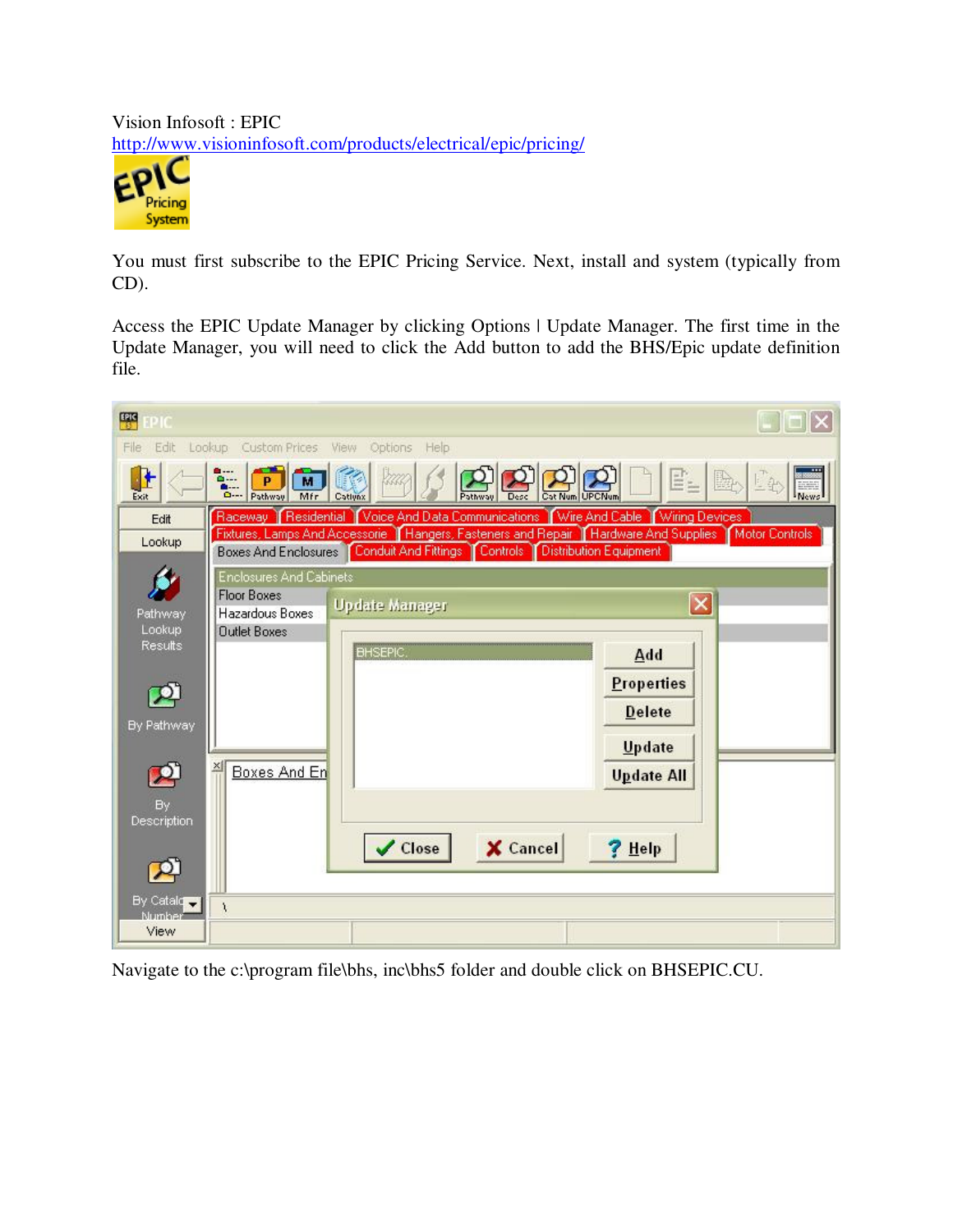| <b>Application name</b> | BHSEPIC.                                     |
|-------------------------|----------------------------------------------|
| Application path        | C:\Program Files\BHS, Inc\BHS5\              |
| Init program name       | <b>BHSEInit.exe</b>                          |
| Term program name       | <b>BHSETERM.EXE</b>                          |
|                         | <b>▽ Windows link</b>                        |
|                         | <b>▽ Enable user input during update</b>     |
|                         | Update old UPC numbers                       |
|                         | DOS link                                     |
|                         | ☑ Application is a 32-bit program            |
|                         | Use expanded manufacturer short name         |
|                         | $\triangledown$ init program uses parameters |
|                         | □ Update changes only ■ V Update all         |
|                         | <b>Export Target</b>                         |
| Last update             | 11/04/2011                                   |
| Update file             | C:\Program Files\BHS, Inc\BHS5\BHSEPI        |

After the file is added, click on the Properties button and set the properties as follows:

Once the properties are set correctly, Click OK.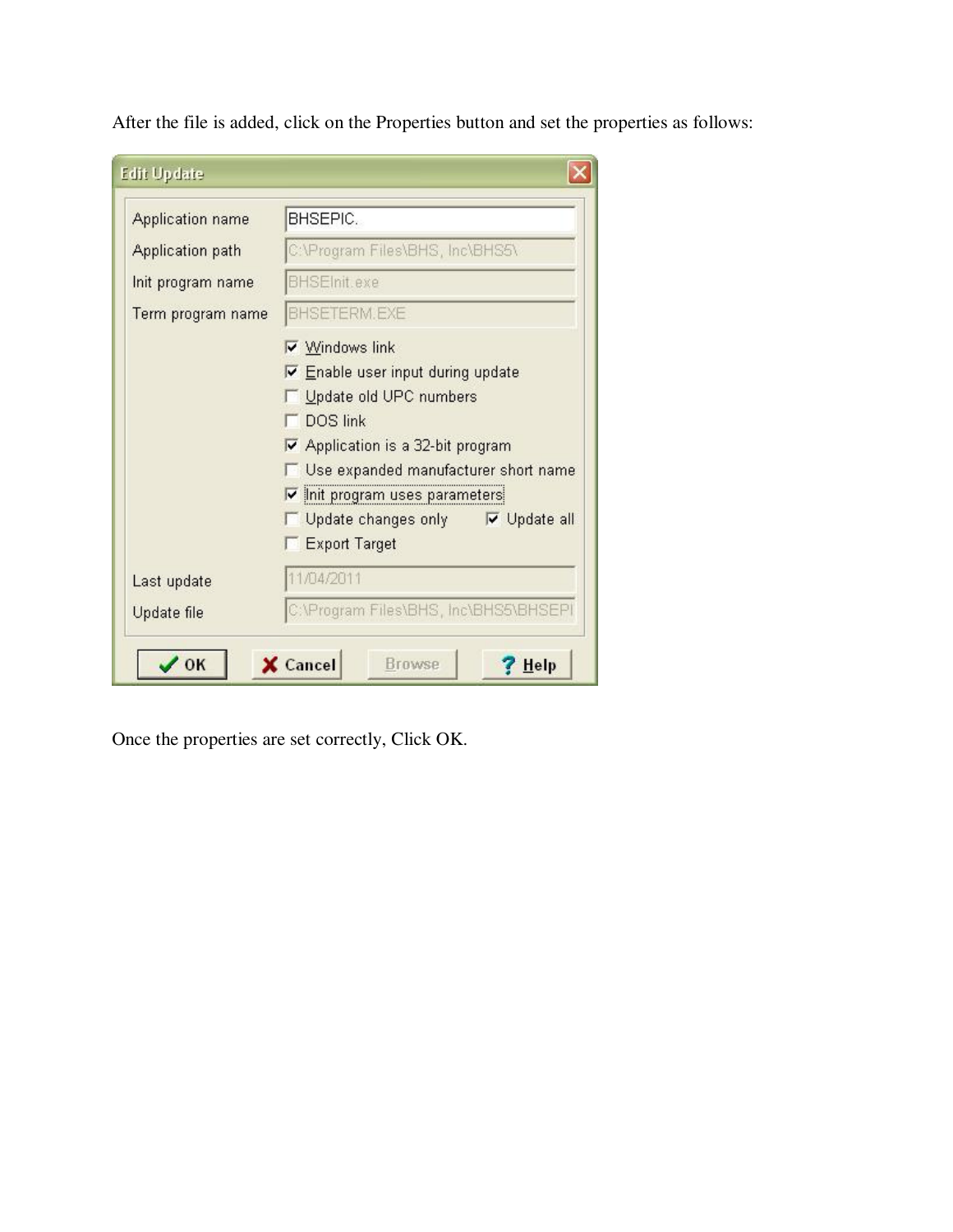Click the Update Button to start the BHS/Epic update.

The program will, in turn, start the BHSEInit and BHSETerm programs as explained above and process your update. While updating, status will indicate "In Progress" and then "Completed Successfully" on each of three steps.

| ગદાસ્ટ<br><b>Update Manager</b><br>BHSEPIC. | $\left[\times\right]$<br>Add<br>Properties<br>Delete<br>Update<br><b>Update All</b>                                           |                                                                                                 |                         |
|---------------------------------------------|-------------------------------------------------------------------------------------------------------------------------------|-------------------------------------------------------------------------------------------------|-------------------------|
| $X$ Cancel<br>✔ Close                       | $?$ Help<br>Updating BHSEPIC.                                                                                                 | <b>Time</b><br>00:21<br>I Successfully<br>00.04                                                 |                         |
|                                             | <b>Process</b>                                                                                                                | <b>Status</b>                                                                                   | Time                    |
|                                             | Performing Step 1 of the update process<br>Performing Step 2 of the update process<br>Performing Step 3 of the update process | <b>Completed Successfully</b><br><b>Completed Successfully</b><br><b>Completed Successfully</b> | 00:21<br>00:18<br>00:33 |
|                                             |                                                                                                                               | Close                                                                                           |                         |

As the program runs, it compiles a text file (UPDRESLT.TXT) of the changes. The file looks like this.

Material Pricing Update Listing EPIC Update

| Item Description               | Orig Cost | New Cost    | % Change |
|--------------------------------|-----------|-------------|----------|
| 004658 LAV-HR1000DX36 M-V LAMP | \$36.27 E | \$166.32 E  | 358.56%  |
| 004686 LAV-LU250 LUCALOX LAMP  | \$16.66 E | \$107.63 E  | 546.04%  |
| 004688 LAV-LU400 LUCALOX LAMP  | \$17.12 E | $$110.63$ E | 546.20%  |
| 003024 FIX CEIL FIXT/BOX 1/2'  | \$81.69 E | $$142.03$ E | 73.86%   |
| 003026 FIX CEIL FIXT/BOX 3/4'  | \$84.95 E | \$147.74 E  | 73.91%   |